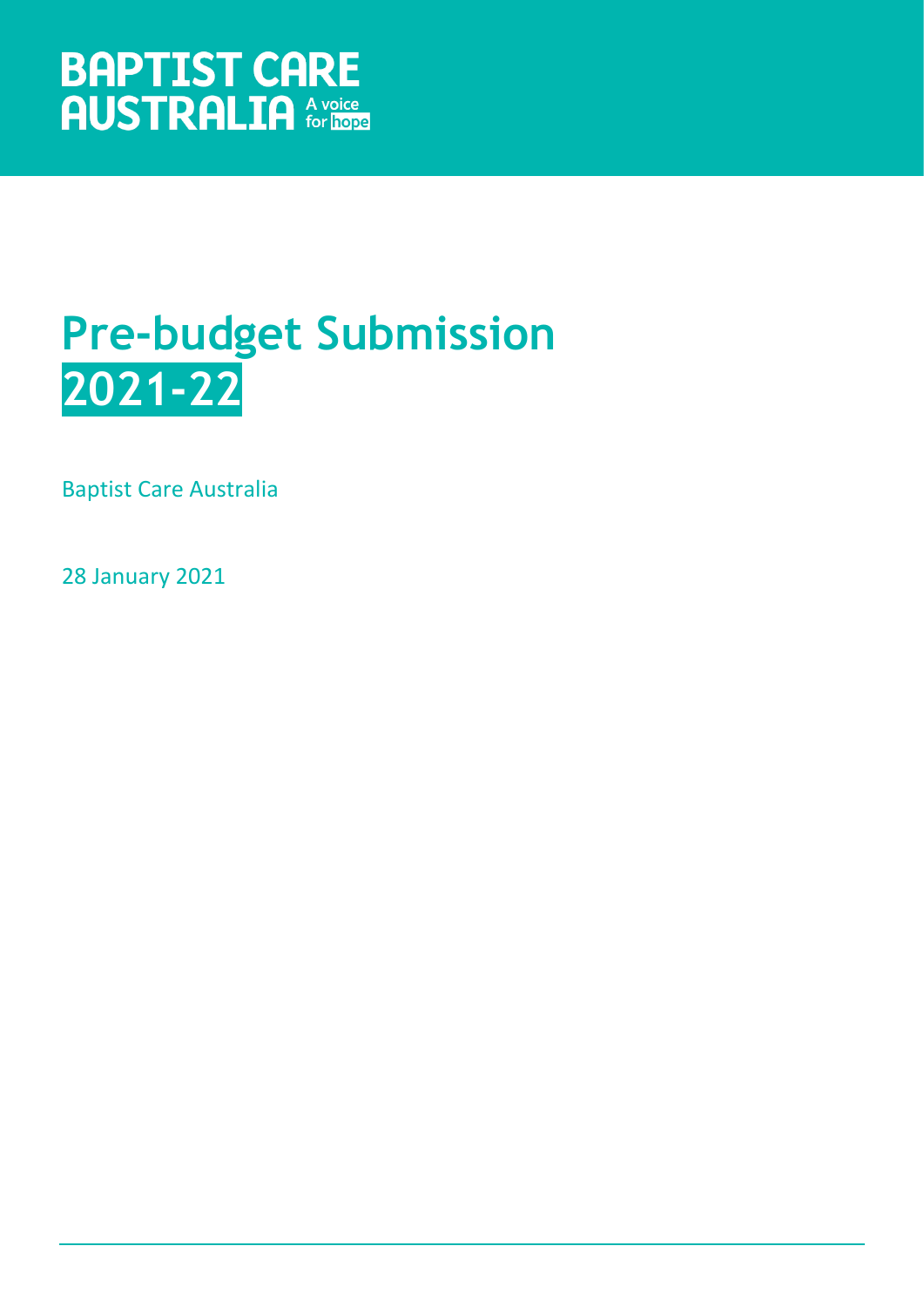## **Contents**

| About Us                                     | 3              |
|----------------------------------------------|----------------|
| Introduction                                 | 3              |
| <b>Aged Care</b>                             | 4              |
| Housing and Homelessness                     | 5              |
| <b>Family and Domestic Violence</b>          | $\overline{7}$ |
| <b>Community Connectedness</b>               | 8              |
| Income Support                               | 9              |
| Equal Remuneration Order and Supplementation | 10             |
| Conclusion                                   | 12             |

**Contact** Nicole Hornsby, Executive Director

**T** 02 6195 3176 **E** info@baptistcareaustralia.org.au

14 Wormald Street Symonston ACT 2609

PO Box 468 Fyshwick ACT 2609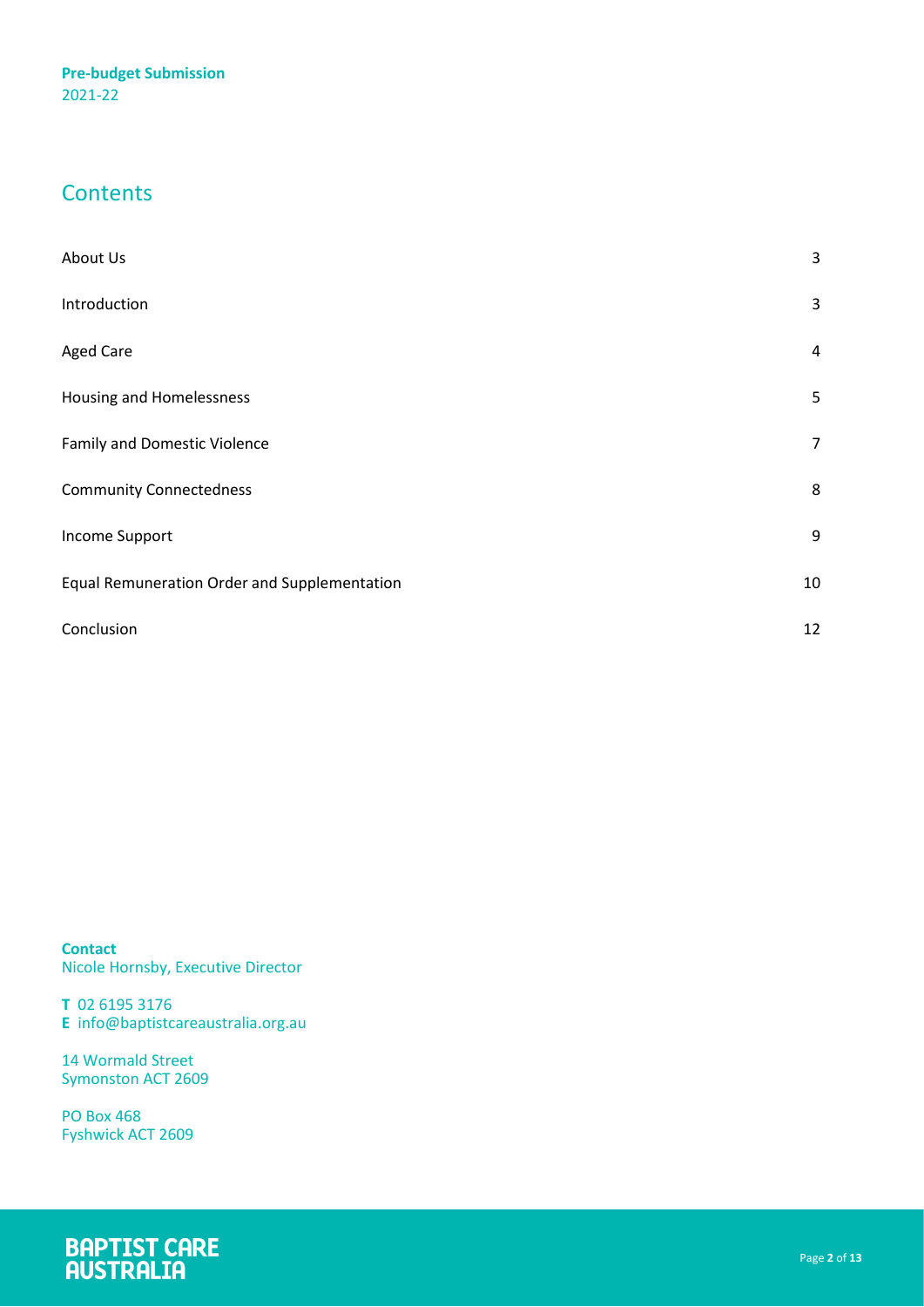## <span id="page-2-0"></span>About Us

Baptist Care Australia is the national representative body for Baptist community service organisations and their clients in the national policy debate. We work to bring social justice to Australian communities, advocating nationally on issues important to our members.

A core principle in our work is to make sure that the interests and voices of marginalised people are heard when decisions are made that affect them. Our vision is a nation of hope-filled, purposeful people, building communities where every voice is heard. Our advocacy work seeks to help realise this aspiration.

Baptist Care Australia members serve people in aged care, retirement living, those affected by family violence, experiencing homelessness, on low incomes, experiencing relationship breakdown, living with a disability, and affected by multigenerational disadvantage.

Services provided include crisis accommodation, social and affordable housing, out of home care for children, counselling, education, no and low interest loan schemes, and other programs that help people rebuild their lives or live independently with the right support. Aged Care Services include home services (both through the Commonwealth Home Support Program and Home Care Packages), residential aged care and respite. Additional services provided by members include post-acute care with public hospitals, Veterans homecare services and fee for service homecare for clients.

<span id="page-2-1"></span>Baptist Care Australia is a company limited by guarantee, a registered charity and a public benevolent institution.

## Introduction

We are pleased to provide our Pre-budget submission 2021-2022 to the Federal Government. We acknowledge the Federal Government's commitment to foster an economic and social system where all Australians can thrive and can be safe. The Federal Budget is the primary platform of the Australian Government to commit to social equity and to support the most vulnerable members in our community. We note that the previous 2020-21 Federal Budget did too little to systematically address the significant health, economic, and social challenges that Australia is facing.

In this submission, we identify a number of ways for Federal Government to improve the lives and wellbeing of the most vulnerable who have been hit the hardest by the COVID-19 pandemic and its ramifications. Whilst there is hope that the economy is recovering, the long-term effects of the bushfires and COVID-19 are still felt by the Australian people and the not-for-profit sector. More people than ever are experiencing financial stress and require social supports from an already stretched sector<sup>i</sup>.

This Budget is an opportunity for the Federal Government to demonstrate its solidarity with those people who need the support most. Baptist Care Australia believes that it is crucial that the Federal Government takes the necessary steps now to ensure that all Australians will have a *fair go* and have equitable access to Government funded support services, financial resources, healthcare, aged care, education, employment, safe housing and domestic violence support. We anticipate that such urgently needed economic and social investments will *pay off* in the long run and create the Australia we all aspire.

Baptist Care Australia looks forward to working with the Federal Government to create a nation where all people can equitably participate in the community, live in a country which is free of poverty, and where people have good reasons to be filled with hope.

# **BAPTIST CARE**<br>AUSTRALIA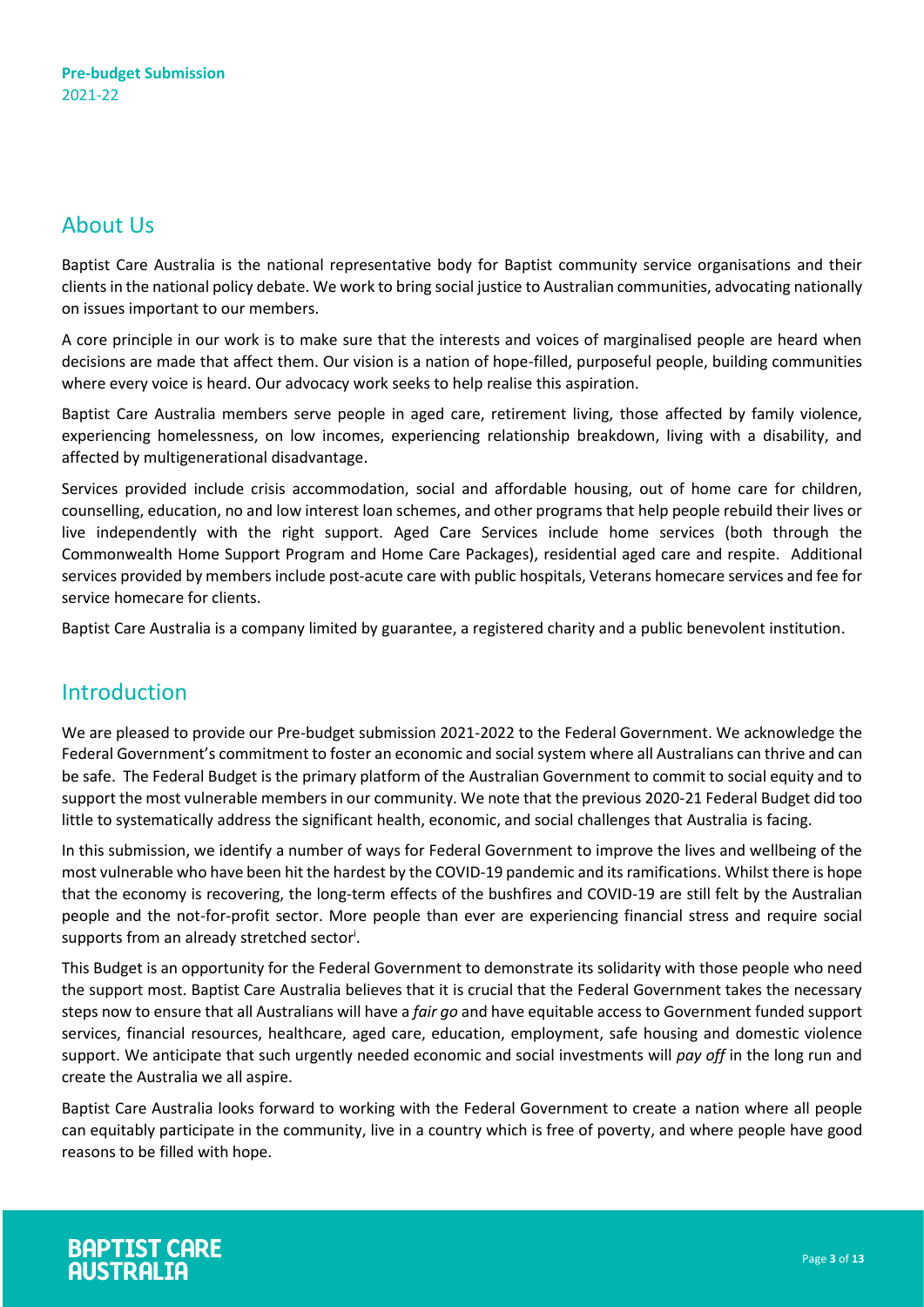## <span id="page-3-0"></span>Aged Care

Baptist Care Australia supports an aged care system that is fair, sustainable, equitable and which supports the needs of all older Australians regardless of their background, culture, location or entry point. Collectively, Baptist Care Australia members are the fourth largest not-for profit aged care provider in Australia.

It is widely recognised that Australia's aged care system is in need of reform. The 2021/ 2022 Pre-Budget submission comes at a critical time for older Australians, with Australia awaiting the final report of the Royal Commission into Aged Care Quality and Safety. Baptist Care Australia recognises that Australia's aged care system needs significant reform, and although there is much that we can be proud of, it requires significantly increased investment and radical change to achieve the care for older Australians that we all really want. The Royal Commission into Aged Care Quality and Safety will map out the need for future change and guide government investment in the future of the aged care system when it delivers its final report to the Government on 26 February 2021.

It is expected that it will take up to 10 years to design, legislate for and implement the reforms required to transform the aged care system along the lines under consideration by the Royal Commission. The high-level nature of many of the proposals for structural reform will require substantial policy and systems development and sequential implementation. In order to guide a program of reform, the Government's response to the Commission's Final Report should include a commitment to a long-term vision for the design of the aged care system comprising an implementation plan for remediation, transition and transformation with a timeline and appropriate institutional arrangements.

Throughout all this, the wellbeing of older people – particularly those from vulnerable groups – should be afforded the utmost priority. We recognise the reforms will also be expensive given our growing ageing population. It will be necessary therefore for the long-term vision to address adequate funding sources for a world class system. Aged care providers are committed to supporting the changes necessary to ensure Australians can age with comfort and dignity. The following sets out the key objective to deliver this reform and form our recommendations for aged care.

### **Recommendations**

- Accountability and human rights objective: Regulatory and service frameworks support older people to exercise their human rights and ensure both government and providers are accountable for outcomes within the system.
	- Legislate the right to sufficient high quality and safe aged care and support in a way that binds both providers and government to safeguard this right.
	- Collect and publish casemix/ risk adjusted performance indicators, including outcomes such as quality of life measures and inputs such as staffing.
	- Fund local care finders and navigation assistance, especially for vulnerable people.
	- Home care objective: People can choose to age at home with comfort and dignity.
		- Set out a two to three year schedule for releasing enough home care packages to clear the queue, and uncap supply thereafter.
		- Combine home care and the Commonwealth Home Support Programme (CHSP) into a single, enablement-focused program with scalable assessment and reassessment.
		- Create a new allocation system that more closely aligns funding to an individual (and carer/s) needs.
		- Align maximum package values with subsidies for residential care.
		- Developing policies to carefully manage the shift to caring for people with more complex needs outside of residential care, including adequate and accessible respite services.
- Residential care objective: People who choose or need residential care have high quality and safe options that allow them to continue to live with comfort and dignity.

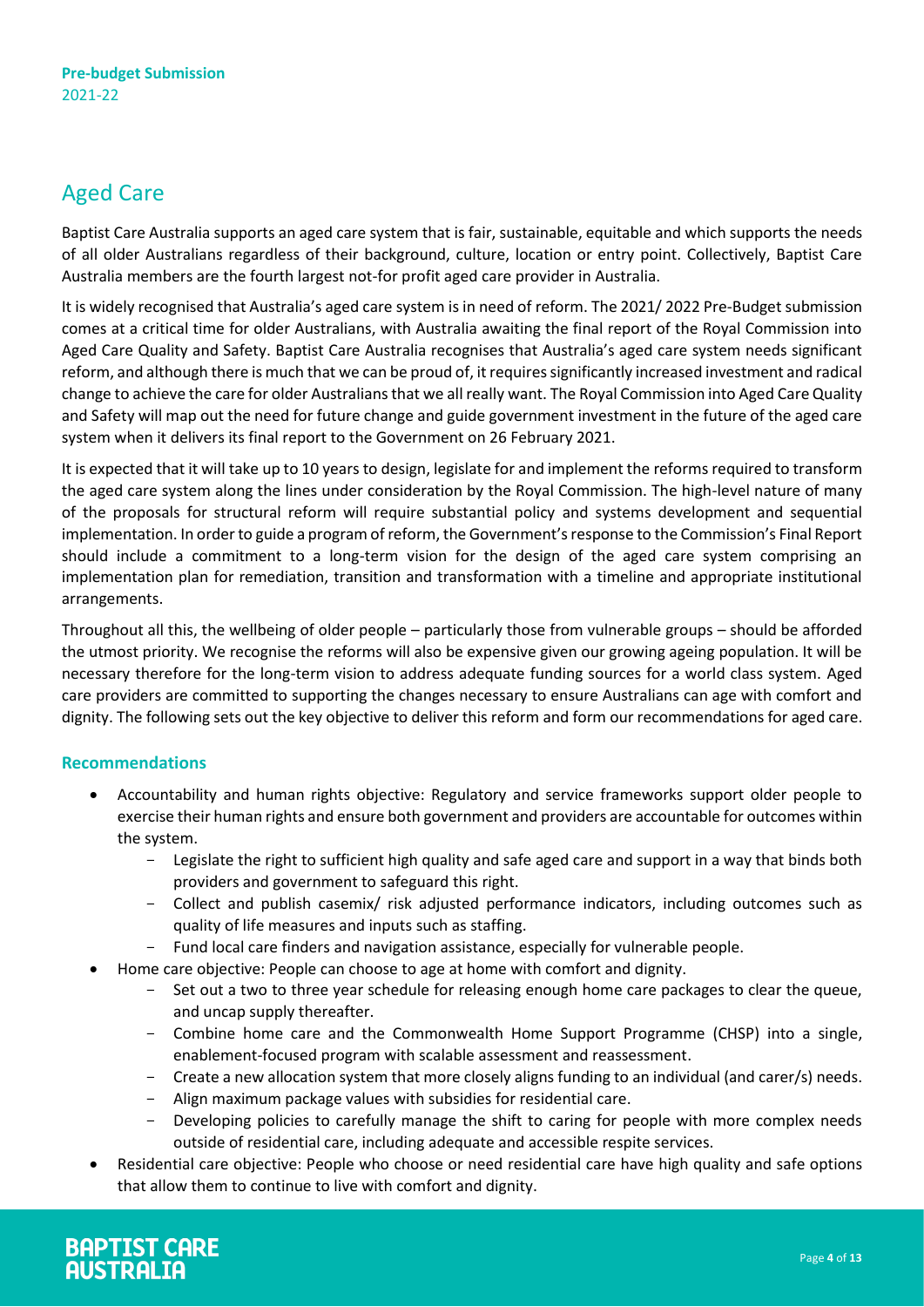- Introduce staffing benchmarks/ requirements that take into account all staff (including nurses, personal care workers and lifestyle staff), different care models and resident needs/ acuity with appropriate flexibility and associated disclosure requirements.
- Ensure allied health is appropriately funded such as through separate Medicare items.
- Set a timetable to remove the Aged Care Approvals Round (ACAR) and assign entitlements to older people to support increased choice, while also creating clear access standards and policies for ensuring sufficient supply for vulnerable groups and thin markets.
- Workforce objective: Aged care organisations can attract and retain suitable staff from a workforce with the attributes needed to provide the care and services that the community expects.
	- Immediately fund improved and expanded workforce training and invest in a campaign to attract more workers to aged care to meet the demand created by increased access and higher levels of available support.
	- Introduce a personal care workers (PCW) registration scheme with mandatory Cert IIIs (after completing current curriculum reviews), ongoing continuing professional development (CPD), recognition of prior learning and provisional registration.
	- Commence a joint negotiation between the Commonwealth, providers and unions to ensure that workers are appropriately remunerated and aged care salaries are competitive with community and health sector equivalents.
- Transparent and sustainable funding objective: A stable funding system that transparently and independently links funding to provider costs including the cost of attracting and training a skilled workforce and accessing capital, and supports innovation and productivity.
	- Legislate for independent and transparent price determination based on regular costing studies for all types of care, ensuring that prices capture the funding implications of changes in standards and community expectations and that funding mechanisms support protections for thin markets and special needs groups, including people with low financial means.
	- As immediate measures, increase the basic daily fee by \$10 per resident per day, link indexation to award wage changes and cost, and prospectively fund any significant changes in care delivery and compliance.
	- Ensure a fair balance of contributions between government and consumers, including consistency in contributions between types of care, equitable means testing approaches and support for home equity release (e.g. a more attractive Pension Loans Scheme) and payment through superannuation products such as annuities and longevity insurance.

### <span id="page-4-0"></span>Housing and Homelessness

Housing and homelessness are a matter of national urgency and they require more Commonwealth Government involvement and leadership. Homelessness is a chronic problem in Australia, with the lack of long-term affordable and social housing continuing to be the greatest barrier in reducing homelessness.

There has been a failure from all levels of government to provide adequate funding and support to end homelessness. The lack of sufficient support for early intervention and prevention of homelessness has led to an increasing number of Australians having inadequate access to housing.

We recognise that there are number of issues that intersect with homelessness, including but not limited to:

- Mental health issues;
- Alcohol and other drug (AOD) issues;

**BAPTIST CARE**<br>AUSTRALIA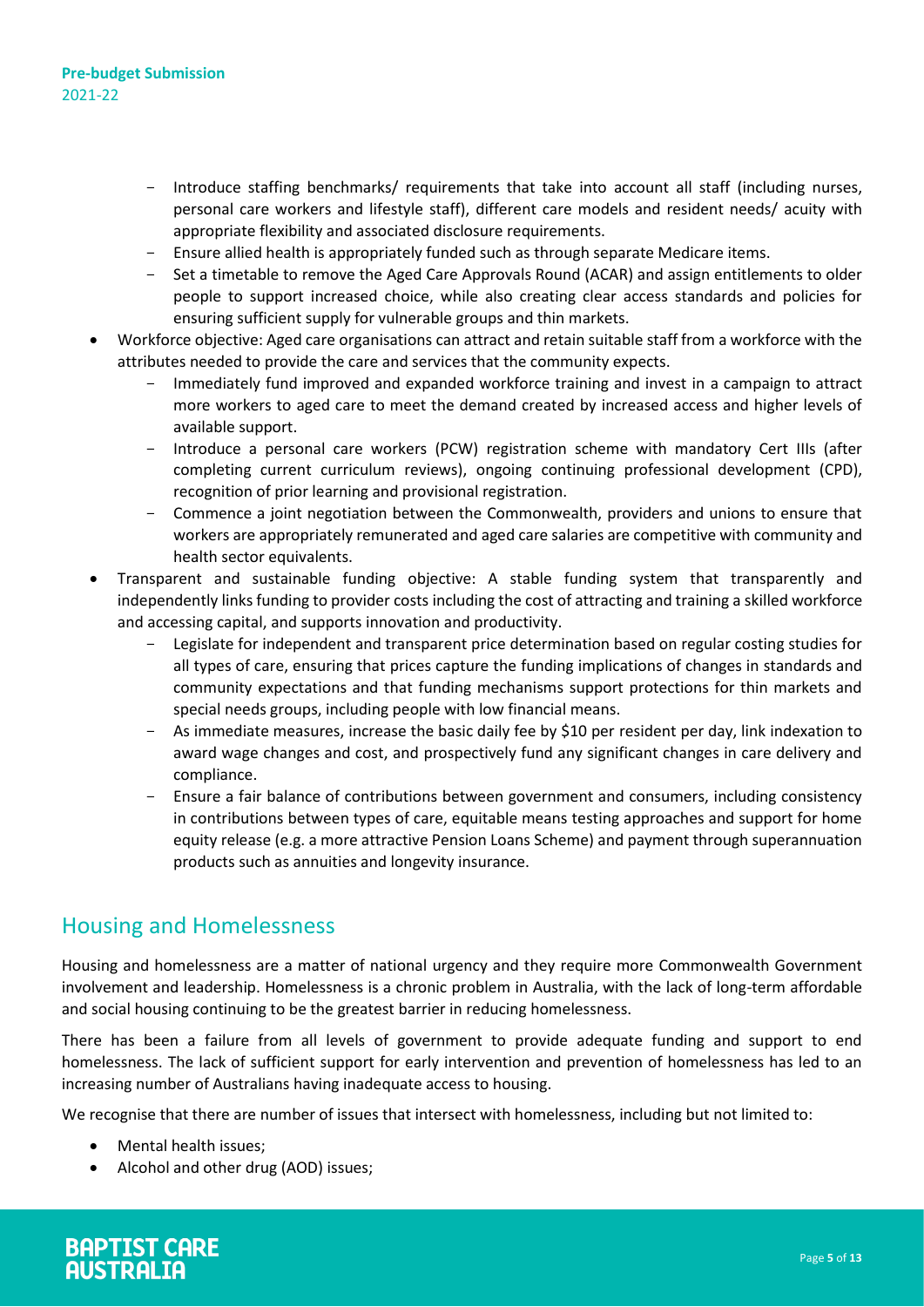- Domestics and family violence;
- Family breakdowns; and
- Low income and lack of employment.

Baptist Care Australia supports a *Housing Firstii* approach to homelessness. This model focuses on providing appropriate and affordable long-term housing to those experiencing and at risk of homelessness, while providing additional support services to help address the root causes of homelessness in the longer term. We believe that rather than managing homelessness, government funding and policy should focus on ending homelessness. Access to secure and suitable housing is a basic human right. Without housing that is safe, secure and suitable, people often find themselves unable to participate in employment, education, have reduced health outcomes, experience exclusion from their communities and are put at a greater risk of homelessness.

Before COVID-19 there were 148,500 households on the waiting list for social housing - equating to more than 200,000 Australians. This includes women and children escaping domestic violence and families with members who have special needs, some of which have waited over 5 years for access to suitable housingii. Our members have witnessed the impact of homelessness and extreme housing stress on families every day.

As result in December 2019 we proposed to the Prime Minister a 'Safe at Home Economic Stimulus Package' (SaHNES). The proposed SaHNES was aimed at stimulating the struggling home construction industry and creating jobs across all participating jurisdictions whilst concurrently reaffirming and strengthening our nation's most fundamental economic unit, the family/ household unit. We proposed that the Commonwealth Government take the lead and commence the investment, with the States and Territories asked to co-invest and/ or provide residential development land.

The rising rate of unemployment as a result of COVID-19 has only increased the number of those at risk of homelessness and experiencing housing stress. A recent study by the University of New South Wales has shown the link between COVID-19 and homelessness<sup>iv</sup>. It is estimated that as a result of high unemployment there will be a 24 per cent increase in the number of Australian families under housing stress and a 9 per cent increase in the number of Australians experiencing homelessness, compared to pre-pandemic levels<sup>y</sup>. Given that homelessness continues to be a major social issue, Australians are looking for more Commonwealth leadership on this issue.

Baptist Care Australia advocates for more investment in social housing projects to improve the lives of Australians and ensure job creation in the construction industry through social housing developments. Commonwealth investment into social housing should be seen as a necessary national infrastructure project that provides 50-60 years of productive value to Australian people that opens up pathways to greater economic participation. Not only will an increase in social housing help the most disadvantaged and vulnerable in our country, it will also secure much needed employment during our post-COVID economic recovery. Provision of housing to low income households will enable them to spend any disposable income in their community and keep local communities alive. A construction pipeline will also assist in keeping the more than one million people working in construction in meaningful employment and further support the many businesses that rely on construction to survive.

As a means of delivery, we strongly support the *Social Housing Acceleration and Renovation Program*<sup>vi</sup> (SHARP) launched by the Community Housing Industry Association (CHIA), Homelessness Australia, National Shelter, and the national housing campaign, *Everybody's Home*vii. SHARP proposes four waves of investment (1) Social housing maintenance and upgrading; (2) Acquisition of sites and properties requiring renovation completion which are suitable for social housing; (3) commencement of shovel ready projects; and (4) Investment in longer term new development projects.

We also advocate for housing and homelessness services and models that are holistic, integrated, and personcentred taking into account the varying and complex needs and requirements of individuals and families. To ensure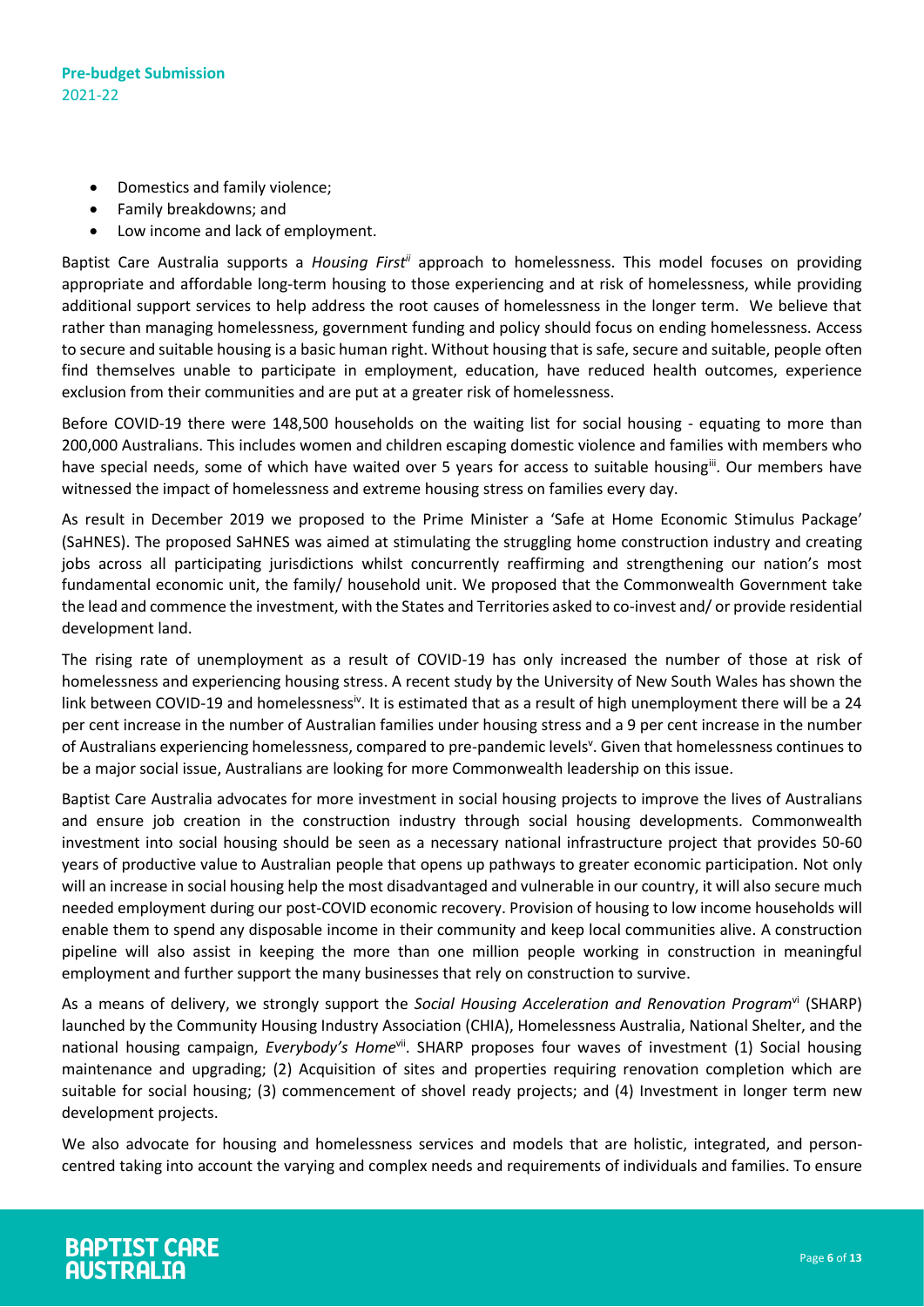best practice in the delivery of homelessness and housing services, programs need to be evidence-based, codesigned and tested in partnership with clients and the relevant stakeholders. It is crucial that government agencies work in closer partnership with not-for-profit organisations across Australia to better address homelessness. A whole of government approach is desirable to tackle homelessness more systemically.

#### **Recommendations**

- Develop a *National Housing Strategy* to meet Australia's identified shortfall of 500,000 social and affordable rental homes, with at least 30,000 of those delivered in the next four years. So that every person in Australia has a safe place to call home.
- Lead the national commitment to invest in the Social Housing Acceleration and Renovation Program (SHARP); and
- Develop a *National Action Plan to End Homelessness* that:
	- Addresses all the drivers of homelessness, including the lack of affordable and social housing, poverty and family violence.
	- Rapidly rehouses people who are homeless and helps them stay there.
	- Addresses the over-representation of Aboriginal people in the homeless service system.
	- Commits to ending homelessness by 2030 by taking action to prevent homelessness and delivering rapid access to the housing and support people need if they do lose their own home.
	- Embeds a co-design approach as an underlying requirement of the development of housing and homelessness services to promote the delivery of holistic, person-centred services that cater for the diverse and complex needs of all individuals.

### <span id="page-6-0"></span>Family and Domestic Violence

Every week an Australian woman is killed by a current or former partner. One in four Australian women (approximately 2.2 million) has experienced physical or sexual violence by an intimate partner. Women accounted for three-quarters of the people who experienced intimate partner violence since the age of 15, compared to men who accounted for one-quarter of those people. The total annual cost of violence against women and their children in Australia was estimated to be \$22 billion in 2015-16viii. Stemming this epidemic of violence in Australian families must continue to be a high priority for governments, service providers and communities.

In recent years, Federal and State governments have all taken significant steps to address domestic and family violence problems within their jurisdictions. The *National Plan to Reduce Violence against Women and their Children 2010–2022* led the way to coordinated action across jurisdictions, with a strong emphasis on prevention activities to reduce the incidence of violence over time*ix* .

Despite the national commitment to ending family and domestic violence, a survey by the Australian Institute of Criminology has revealed that the COVID-19 pandemic appears to have coincided with the onset of physical or sexual violence or coercive control for many women. For other women, it coincided with an increase in the frequency or severity of ongoing violence or abuse with 1 in 20 women experienced physical or sexual violence over the last three months<sup>x</sup>. The restrictions associated with controlling the pandemic are also making it a lot harder for those impacted to seek help and for agencies to provide the much-needed aid to those in need.

# **BAPTIST CARE**<br>AUSTRALIA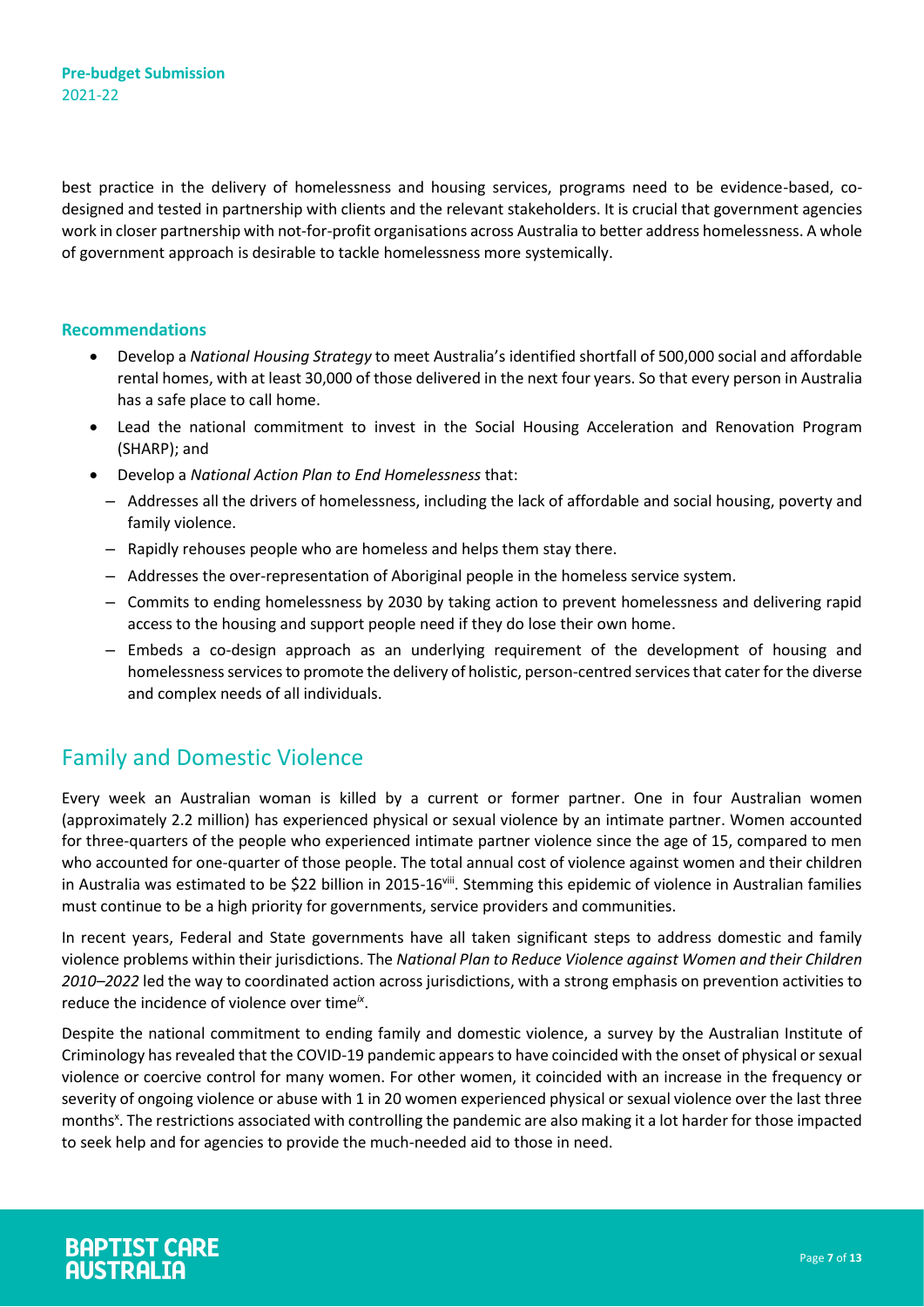Further, we believe that any national strategy on family and domestic violence needs to extensively engage with the community. Anecdotal feedback from our members indicates that the National Plan to Reduce Violence against Women and their Children 2010–2022 isn't very *visible* in the community. We advocate to make the Plan more accountable to the community at large. This could be achieved by incorporating outputs that can be easily measured by the general community or more targeted communication to the public.

Baptist Care Australia also received feedback from its member organisations that domestic and family violence services and responses need to take into consideration a variety of issues and supports, including housing support, community integrated housing, individually tailored support, advocacy services for clients, counselling support, and educational access for children. As an example, there is need to integrate and link domestic violence and homelessness services. Statistics from the Australian Institute of Health and Welfare showed that in 2015-2016, 38 percent of all people, which is equivalent to 106,000 people, requesting assistance from specialist homelessness agencies were escaping domestic or family violence<sup>xi</sup>. Baptist Care Australia believes that one-stop shops might be a way to more effectively help victims of domestic violence and their families to get the appropriate, person-centred support they need. Such one-stop shops need to be informed by evidence and be based on leading practice. A good example of a one-stop shop approach is *The Orange Door*. In Victoria, victims of domestic violence, can access a wide range of family violence and family support services through The Orange Door. The services make it easier for people to be safe and supported appropriately<sup>xii</sup>.

We highlight that support services for victims of family violence and their families need to be easily accessible in metro as well as in regional, rural, and remote areas. We also note that there is a significant number of men who admit that they require support. Stopping men from committing domestic violence in the first place through programs that change men's behaviours should also be part of the mix of domestic and family violence support responses.

### **Recommendations**

- Urgently invest in an increase in funding to respond to the increase in family violence as a result of COVID-19 and allocate more funding to establish more women shelters or expand existing ones including in regional areas.
- Allocate resources for work to begin on developing a Second National Plan to eliminate family and domestic violence. This work must utilise a co-design approach including persons with lived experience.
- Commission funding to develop, co-design and trial one-stop shop domestic and family violence services, including effective solutions in regional Australia.
- As part of planning for a second National Plan, develop a mechanism to assess unmet need for services to assist victims/ survivors across Australia, in order to inform funding and program decisions.
- Increase and guarantee long-term funding for the full range of prevention, early intervention and tertiary programs to prevent and respond to family violence, and
- Improve the accountability to the general community for a second National Plan.

## <span id="page-7-0"></span>Community Connectedness

National and international studies have shown the detriments of social isolation and loneliness and the impact it can have on people's overall wellbeing and their mental and physical health<sup>xiii</sup>. More specifically, 2019 findings from the Australian Institute of Health and Welfare showed that social isolation can be linked to mental illness, emotional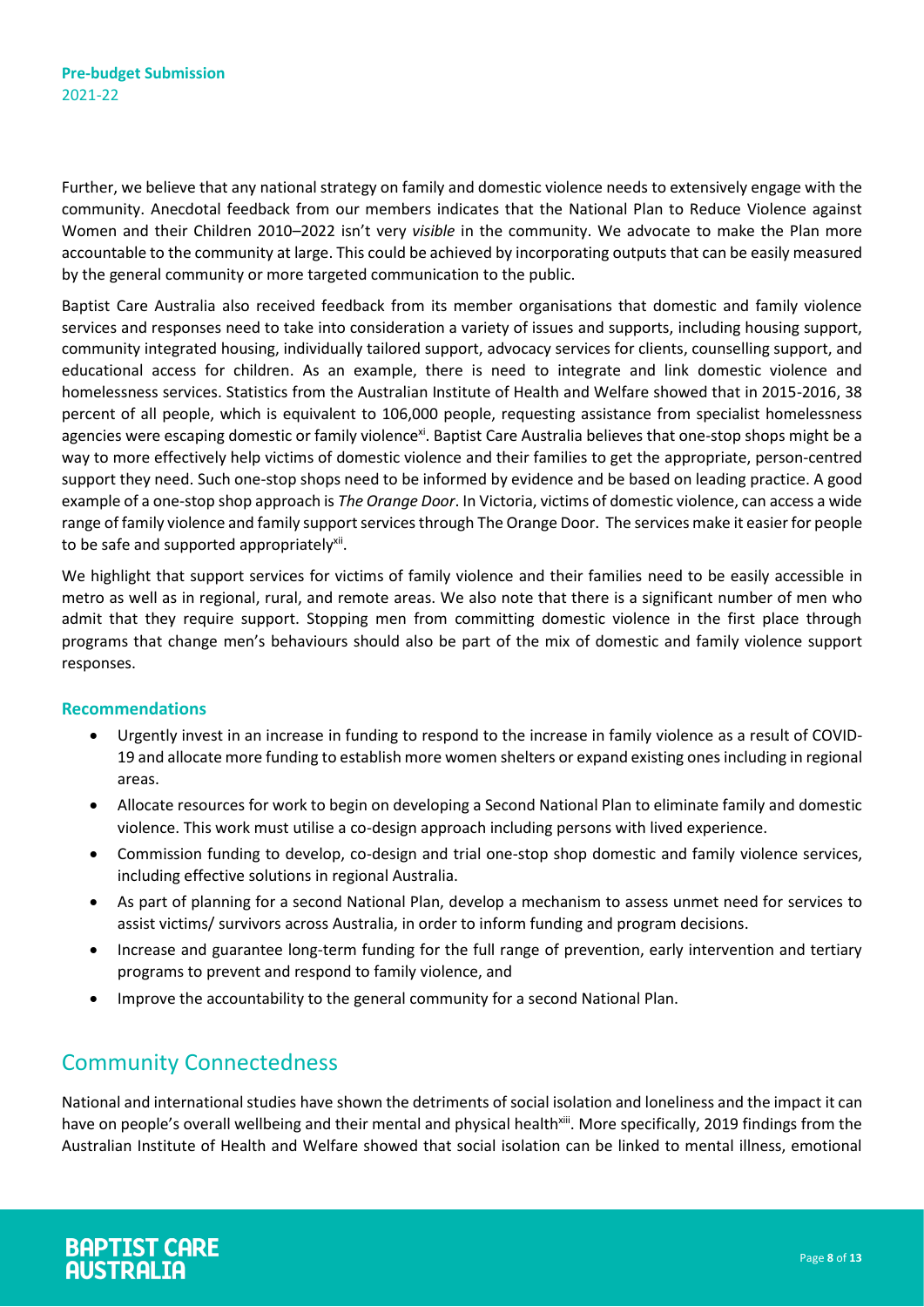distress, suicide, the development of dementia, premature death, poor health behaviours, smoking, physical inactivity, poor sleep, and biological effects, including high blood pressure and poorer immune function<sup>xiv</sup>.

Recent research indicates that as a result of the ramifications of COVID-19 social isolation and loneliness have worsened. The introduction of mandatory physical distancing requirements has exposed a greater number of people to social isolation and loneliness than before the pandemic. Additionally, data from *Lifeline* and *Beyond Blue* show an increase in calls from people who experienced anxiety and loneliness<sup>xv</sup>. In late 2020, the Australian Bureau of Statistics presented the findings of its *Household Impacts of COVID-19 Survey*. It revealed that loneliness has been regarded by people as the most commonly reported personal stressor due to COVID-19. Personal stressors were defined as "events or conditions that occur in a person's life that may adversely impact on the health and wellbeing of the individual or their family" xvi.

Baptist Care Australia emphasises that there is a need to support vulnerable community members and families to be more socially engaged and connected in order to improve their health, mental wellbeing, and feeling of connectedness. We therefore advocate for effective mentoring programs and initiatives that successfully engage vulnerable people and families who are at risk of social disengagement with a view to strengthening their life skills and resilience.

The *COACH Community Mentoring* program of our member organisation *CROSSWAY Lifecare* is an excellent example for a community-strengthening program that aims to empower individuals and families through one-to-one mentoring by aiming to break generational cycles of poverty and family breakdown. The program partners with notfor-profits and churches to train volunteer mentors and match them with individuals in need. The role of a COACH mentor is to offer practical help and mentoring towards life goals. These goals include education, employment, training, improved mental health, reduction in addictive habits, financial management, housing, family cohesion, decrease in social isolation, and improved physical and emotional wellbeing<sup>xvii</sup>. Mentoring programs such as COACH are geared to bring out *the best* in people and help them make use of their own resources. The COACH Community Mentoring program has been externally evaluated by Monash University and has a proven track record of promoting individual responsibility and build community connectedness. The impacts of the program include improved health and wellbeing of children, improvements in the life of the client in relation to their social and life skills, improvements in people's self-esteem and confidence as well as better social connections and access to health services<sup>xviii</sup>.

#### **Recommendations**

• That the Federal Government invests in the development of programs that improve community connectedness, particularly through whole-of-family support initiatives and mentoring programs.

### <span id="page-8-0"></span>Income Support

A recent study published by the Australian Council of Social Service in partnership with the University of New South Wales showed a widening household income gap in Australia and an increase in wealth inequality.<sup>xix</sup> The report also notes that while three-quarters of the number of jobs lost at the start of the COVID recession have been restored, 85% of those new jobs are only part-time. It is estimated that about 1.5 million people rely on *Jobseeker* and *Youth Allowance* payments and 3.5 million people are supported by *JobKeeper* wage subsidies. Both of these payments have recently been reduced<sup>xx</sup>.

We emphasise the inadequacy of income support benefits for unemployed people and we join the many other voices across the political spectrum crying out for an increase in the rate. The Job Seeker payment for a single person with no children is currently at \$565, 70 per fortnight and the *Coronavirus supplement* is at \$150 per person. The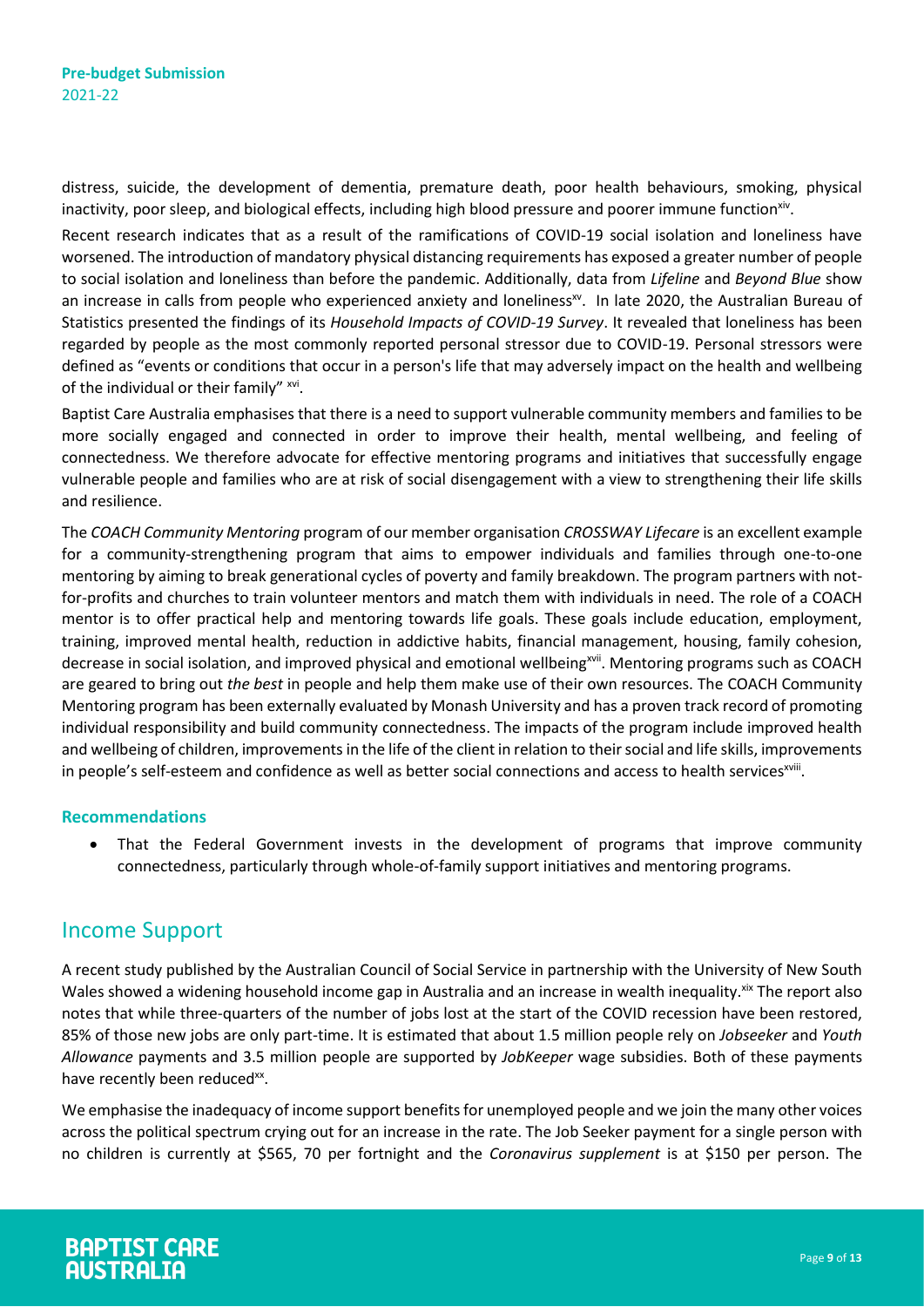Commonwealth Rent Assistance program (CRA) is at \$ 70 a fortnight for a single person with no children. We note that it is very difficult to get by on such a low amount of income support.

Prior to COVID-19, people receiving JobSeeker payment (then called Newstart) were as follows

- One in ten were single parents. 95% of these single parents were women.
- 43% had a disability or illness that prevented them from working full time (and were ineligible for the Disability Support Pension).
- 50% were over 45 years of age, with 54% of these group being women<sup>xxi</sup>.

It clearly indicates the vulnerability of people on JobSeeker payments and needs to be taken into consideration by government decision-makers and social policy planners.

According to an Australian Council of Social Service survey in 2020, last year's short-term increase in rate of JobSeeker had provided hope to many people who were living below the poverty line. It allowed them to pay their rent and bills, afford fresh food and pay for medical care<sup>xxii</sup>. However, the recent reduction of the JobKeeper and the Coronavirus supplement means that many Australian people and families can't make their ends meet. Anecdotal evidence from our member organisations indicate that reduction in income support payments have not only an adverse impact on people's life and wellbeing but also increase demand for charitable services, as they are the first point of call for people in need. We advocate for robust data collection to measure the impact Government income support has on the wellbeing of individuals and families and to assess the relationship between income support reductions and increased demand on charitable organisations.

Baptist Care Australia also highlights that International Students and Asylum Seekers are experiencing very significant, aggravated social, economic, and mental health challenges in the current crisis and require more financial, social, economic, and health care support than what is currently provided through basic emergency support.

### **Recommendations**

- JobSeeker, Youth Allowance and other income support payments should be significantly and permanently increased and indexed to the growth of wages and cost of living.
- JobSeeker and JobKeeper payments be urgently extended to over one million migrants who are currently ineligible.
- That the federal Government increases the maximum rate of Commonwealth Rent Assistance by 50% to more adequately subsidise private rental costs for low-income tenants.
- That International Students and Asylum Seekers receive appropriate financial and healthcare support from government funded agencies and services.
- That a longitudinal study is commissioned that captures the impact of the decrease and increase in income support and how this affects people, families, communities, and not for profit organisations in the current context.

## <span id="page-9-0"></span>Equal Remuneration Order and Supplementation

In 2012 the Fair Work Commission made a landmark decision that addresses the gendered undervaluation of work performed in much of the community services sector (The Equal Remuneration Order). As a result, wages increased by up to 45% over 8 years, and most governments across Australia, including the federal Government, provided additional funding to ensure that community sector organisations could pay equitable wages, and maintain essential services to the community. While the 2020 budget and previous budgetary decisions provided for this funding for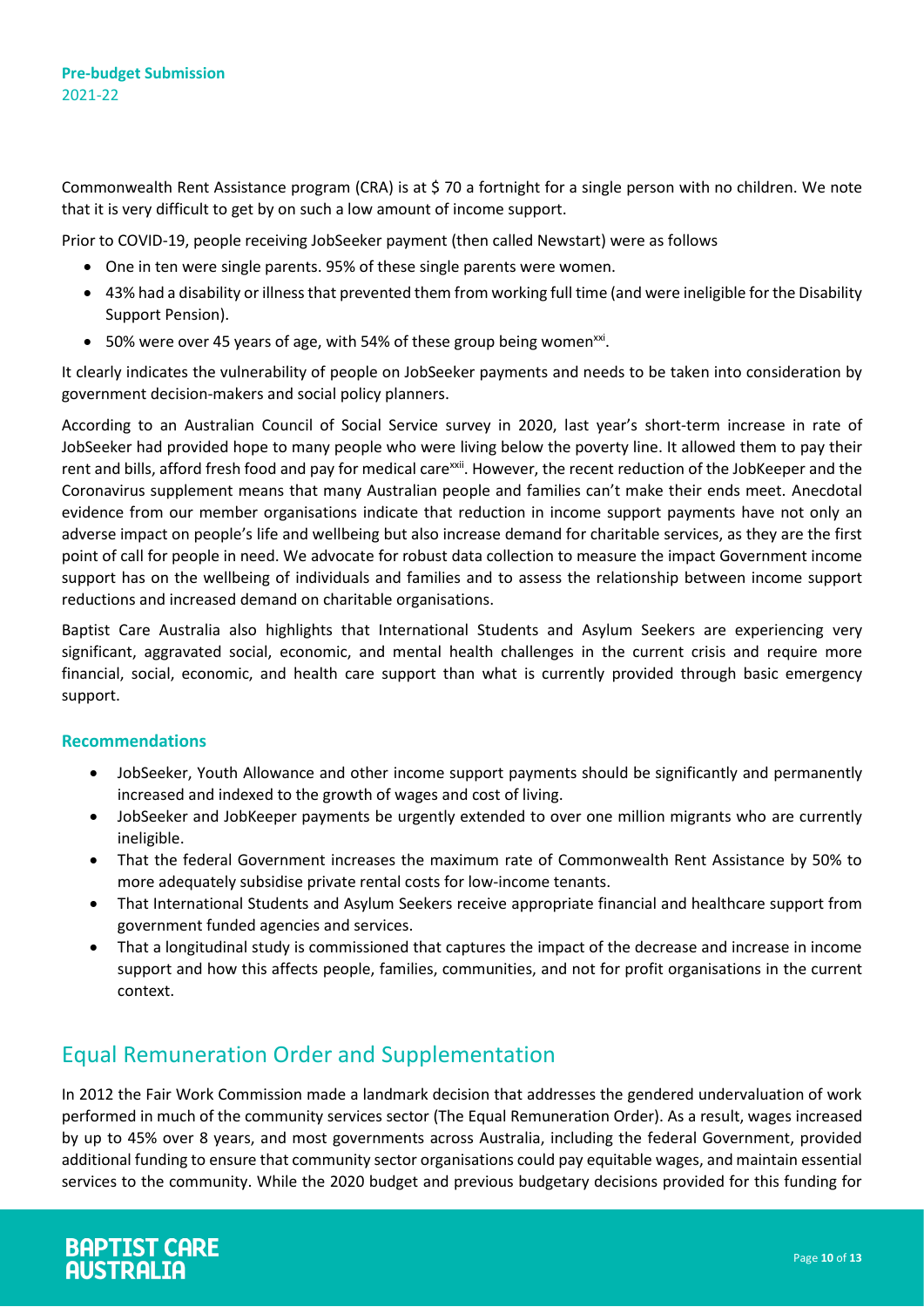the majority of organisations funded by the Commonwealth, there are a number of Commonwealth agencies that have yet to commit to funding for equal pay. These include the Department of Home Affairs, the Department of Health, the National Indigenous Australians Agency and the Department of Veterans Affairs and the organisations that are jointly funded by Commonwealth and the States/ Territories under the National Housing and Homelessness Agreement. Baptist Care Australia alongside the Australian Council of Social Services advocates that the continuation of this supplementation must be secured in the 2021-2022 Budget through incorporation into the base rate of community sector grants.

### **Recommendations**

• The base rate of grants for community sector organisations currently receiving ERO supplementation should be increased to incorporate that supplementation so as to prevent cuts across the community sector.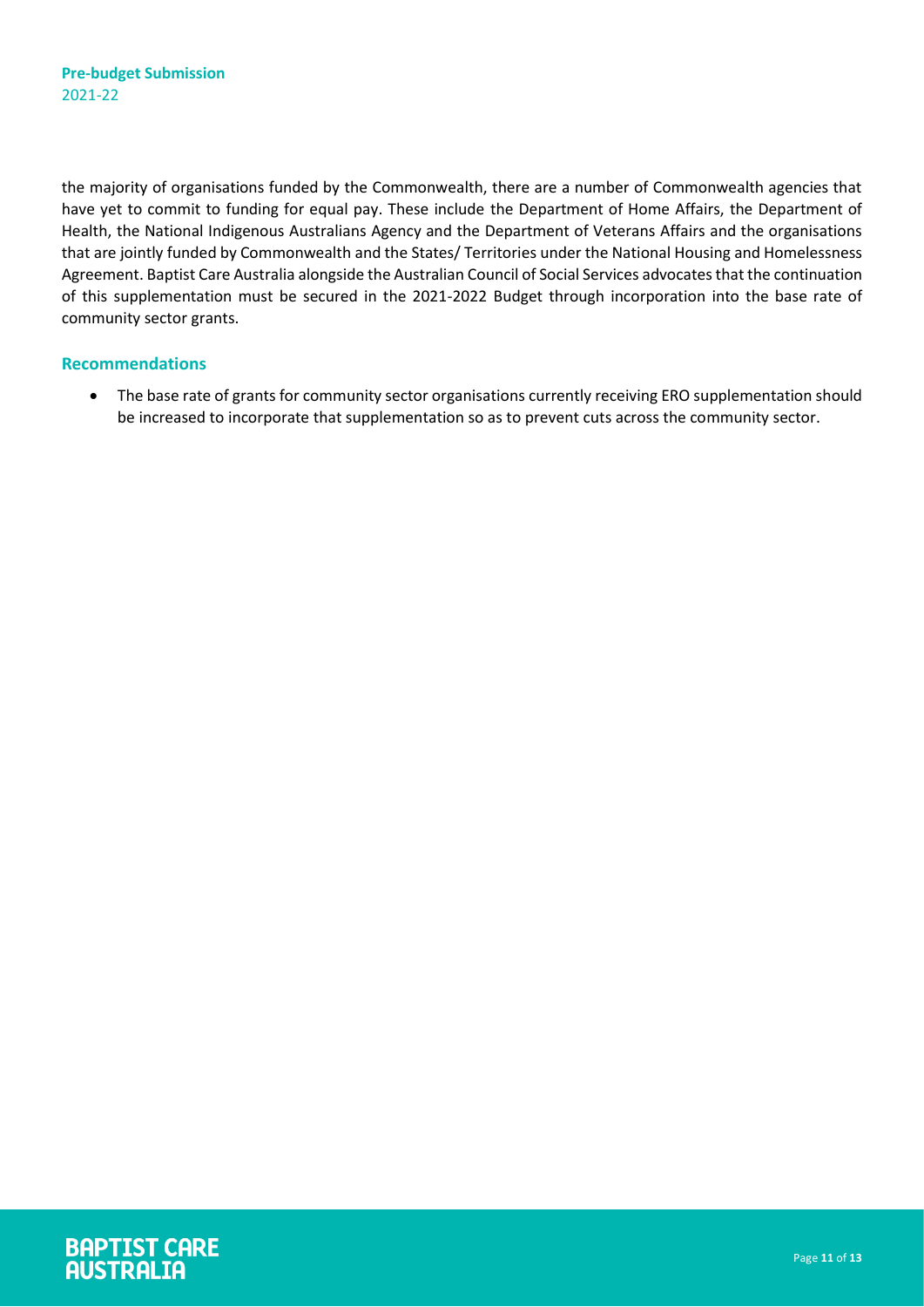## <span id="page-11-0"></span>Conclusion

Australia is in the process of slowly recovering from the pandemic. The 2021-22 Budget provides the Federal Government with an opportunity to stimulate the economy by investing in social programs and services to ensure social equity and fairness in Australia. Such needed investment will provide the necessary resources to support the most vulnerable people, families, and communities in our nation. It will promote confidence that everyone in Australia has a *fair go* and that Australia is country we all feel a part of and are proud of.

We hope that our pre-Budget submission has provided the Federal Government with detailed information, insights and solutions to help address the pressing social policy issues, support vulnerable people in Australia, and how to work in closer partnership with the not-for-profit sector. We would be pleased to elaborate further on any of the points we raised in this submission.

Baptist Care Australia will continue to work towards our vision that is a nation of hope-filled, purposeful people, and building communities where every voice is heard. We look forward to working closely with the Federal Government to achieve this goal, foster greater social equity, and to take the necessary steps to end poverty in Australia.

### **References**

 $\overline{a}$ 

Final Report: Wave One. Centre for Social Impact. Sydney. Retrieved from https://www.csi.edu.au/media/Pulse\_- \_Final\_Report\_Wave\_1\_-\_PDF.pdf

model#:~:text=The%20Housing%20First%20model%20prescribes,priority%20for%20people%20experiencing%20ho melessness.&text=In%20contrast%2C%20other%20models%20make,programs%20to%20qualify%20for%20housin g.

iii Australian Institute of Health and Welfare, 2020, Housing assistance in Australia 2020. Retrieved from https://www.aihw.gov.au/reports/housing-assistance/housing-assistance-in-australia-2020

<sup>iv</sup> Professor Hal Pawson, 2020, Australian Homelessness Monitor 2020. Retrieved from: https://cityfutures.be.unsw.edu.au/research/projects/australian-homelessness-monitor-2020/

 $\overline{v}$  Equity Economics for Everybody's Home, 2020, Double Return – How investing in social housing can address the growing homelessness crisis and boost Australia's economic recovery. Retrieved from https://everybodyshome.com.au/wp-content/uploads/2020/12/201215-Double-Return-Homelessness-Report-UpdatedProofed2.pdf

vi Community Housing Industry Association, 2020, Social Housing Acceleration and Renovation Program (SHARP). Retrieved from: https://www.communityhousing.com.au/wp-content/uploads/2020/05/SHARP-Program.pdf

vii Everybody's home, 2018. Retrieved from https://everybodyshome.com.au/

viii Australia's National Research Organisation for Women's Safety, 2018, Violence against

women: Accurate use of key statistics (ANROWS Insights 05/2018). Sydney, NSW:

ANROWS. Retrieved from: https://20ian81kynqg38bl3l3eh8bf-wpengine.netdna-ssl.com/wpcontent/uploads/2019/02/ANROWS\_VAW-Accurate-Use-of-Key-Statistics.1.pdf

<sup>&</sup>lt;sup>i</sup> Muir, K., Carey, G., Weier, M., Barraket, J., Flatau, P., 2020, Pulse of the For Purpose Sector

<sup>&</sup>lt;sup>ii</sup>The Australian Housing and Urban Research Institute (AHURI), 2018, What is the Housing First model and how does it help those experiencing homelessness? .Retrieved from https://www.ahuri.edu.au/research/ahuri-briefs/what-isthe-housing-first-

ix Department of Social Services, 2019, The National Plan to Reduce Violence against Women and their Children 2010 – 2022. Retrieved from https://www.dss.gov.au/women/programs-services/reducing-violence/the-national-planto-reduce-violence-against-women-and-their-children-2010-2022